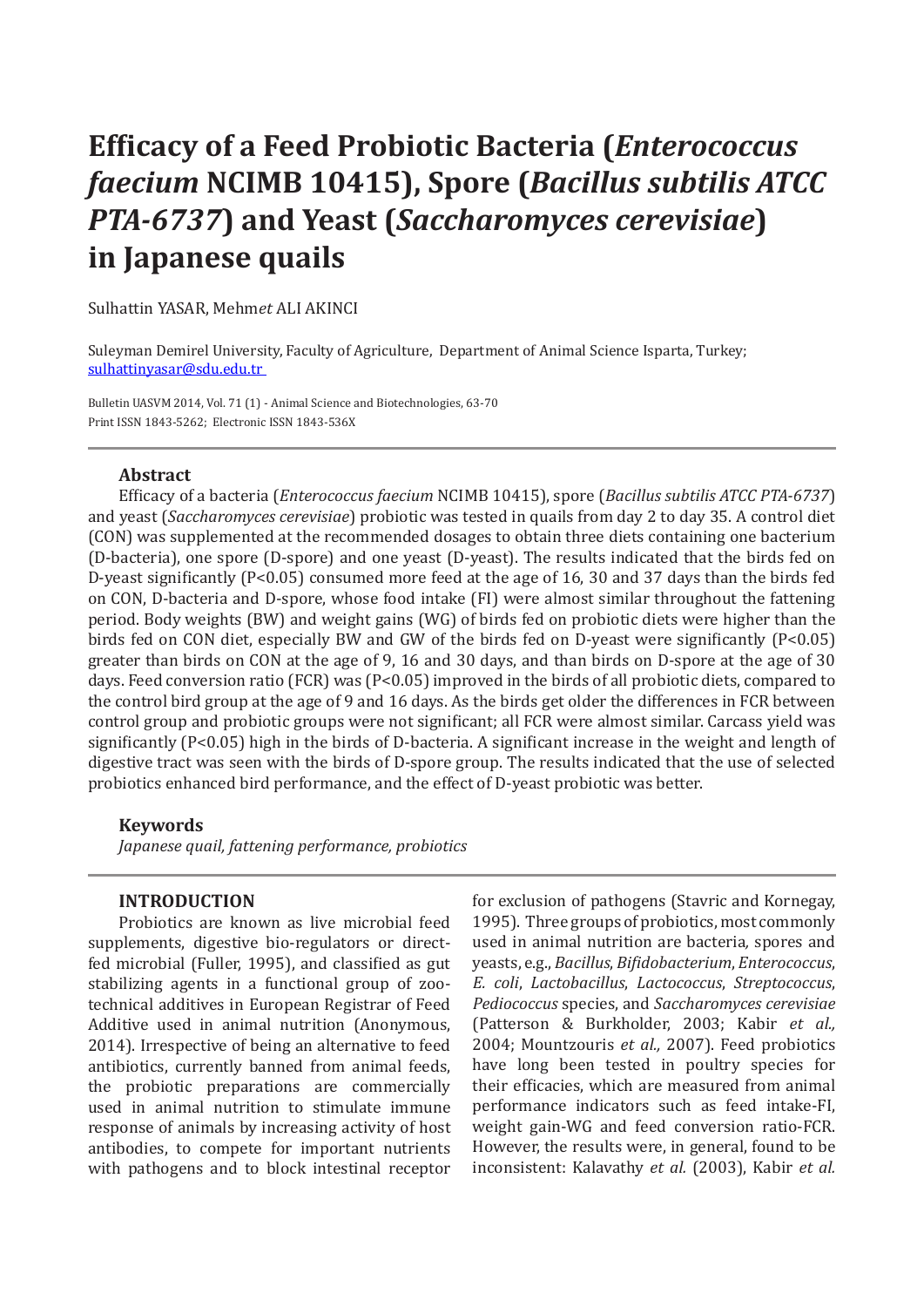(2004), Schocken-Iturrino *et al.* (2004), Huang *et al.*(2004), de Los Santos *et al.*(2005), Mountzouris *et al.* (2007) and Rigobelo *et al.* (2011) reported significantly improved broiler performance by the use of feed probiotics. In contrary, Pelicano *et al.* (2004) reported significantly improved FCR in broilers, only for the periods of 0-21 days old, but no improvements were reported for the period of 1 to 42 days old. Similarly, the works of Lima *et al.* (2003) and Willis & Reid (2008) reported no changes in bird's performance throughout entire fattening period. Unaffected performance was also reported by the use of single or combined mixtures of probiotic and prebiotic (symbiotics) in Japanese quails (Sahin *et al.,* 2008). A probiotic of *Lactobacillus sp*. given either through drinking water or feed to meat-type quails had no effects on quail's performance from 1 to 35 days old (Otutumi *et al.,* 2010). Recent emphasis on probiotic is, however, mostly given to the strains of probiotic bacteria (Wang & Gu, 2010).

Therefore, one could speculate that specificity of probiotic is important for the expected benefits: the strain originating from the host species to be given supposedly had more ability to adhere to epithelial cells when colonization is reached (Fuller, 1986) in one hand or the natural micro biota of chicken and turkeys were shown to provide protection for chicks in other hand (Schneitz & Nuotio, 1992). The expected impact from a probiotic product is highly dependent upon a wide range of microorganism strains and their methods of product production with different metabolic activities, with their assertive action of modes and with their varied capacity of colonizing the gut, possibly responsible for variation in their impact on the desired results (Jin *et al.,* 1998). One must focus on the colonizing (*Lactobacillus* sp., *Enterococcus* sp.) and non-colonizing species (*Bacillus* sp. -spores and *Saccharomyces cerevisiae*) (Perić *et al.,* 2009). Even the same species from different strains and different strains from various species may lead to different impacts. The active component of probiotic products is live strain of bacteria, spore or yeast; its quantity per g of product is expressed in a colony-forming unit (c.f.u). It has been recommended that the animal feeds should not solely be dosed for a desired quantity of c.f.u per kg of feed, simply calculated from the c.f.u quantity of the product. The recommended dosage is usually declared from the authorized holders

on the product label. It is therefore significantly important to buy the authorized probiotics under EU regulation (Anonymous, 2003), proven to be safe for animals and humans, stable (properly coated) and efficacious for the intended purpose of use in animal nutrition.

In this study three probiotics (bacteria, spore or yeast) were selected and added to the diets of quails according to the recommendation by the authorized holder under European Union Register of Feed Additives, pursuant to Regulation (EC) No 1831/2003 (Anonymous, 2003 and 2014). The objective of this study was, therefore, to test the efficacy of safe and stable probiotics in Japanese quails.

#### **MATERIALS AND METHODS**

One control diet (CON) was formulated (*Tab. 1*) with corn, soybean meal and fishmeal to meet nutrient requirements of quail chicks from hatching to 35 d-old, according to the standards of NCR (1994). The control diet was isocaloric and isonitrogenous, but contained no probiotic supplements. Probiotic preparations used in this experiment were well-characterized, safe, stabile and authorized for selling at European market (Anonymous, 2014). The control diet was supplemented with commercially available three probiotic preparations to produce three test diets; D-bacteria, D-spore and D-yeast, respectively. The diet of "D-bacteria" was supplemented to contain  $3\times10^9$  c.f.u per kg of feed at a dosage of 0.28 g/kg with a probiotic bacteria preparation of *Enterococcus faecium* NCIMB 10415 containing a minimum of  $1 \times 10^{10}$  c.f.u/g in microencapsulated form. The diet of "D-spore" was supplemented to contain  $1\times10^7$  c.f.u per kg of feed at a dosage of 0.50 g/kg with live probiotic spores of *Bacillus subtilis* ATCC PTA-6737 containing a minimum of  $2\times10^7$  c.f.u/g in beige free-flowing powder form. The diet of "D-yeast" was supplemented to contain  $9\times10^{9}$  c.f.u per kg of feed at a dosage of 0.45 g/ kg with aviable probiotic yeast of *Saccharomyces cerevisiae* containing a minimum of  $2 \times 10^{10}$  c.f.u/g in dried granulated form. All probiotic products were homogenously pre-mixed with smaller proportion of corn and fishmeal together in a kitchen mixer before homogenously mixing with the remaining parts of diet ingredients.

Each diet was offered to 48 chicks in four replicated cages, each with 12 chicks, giving a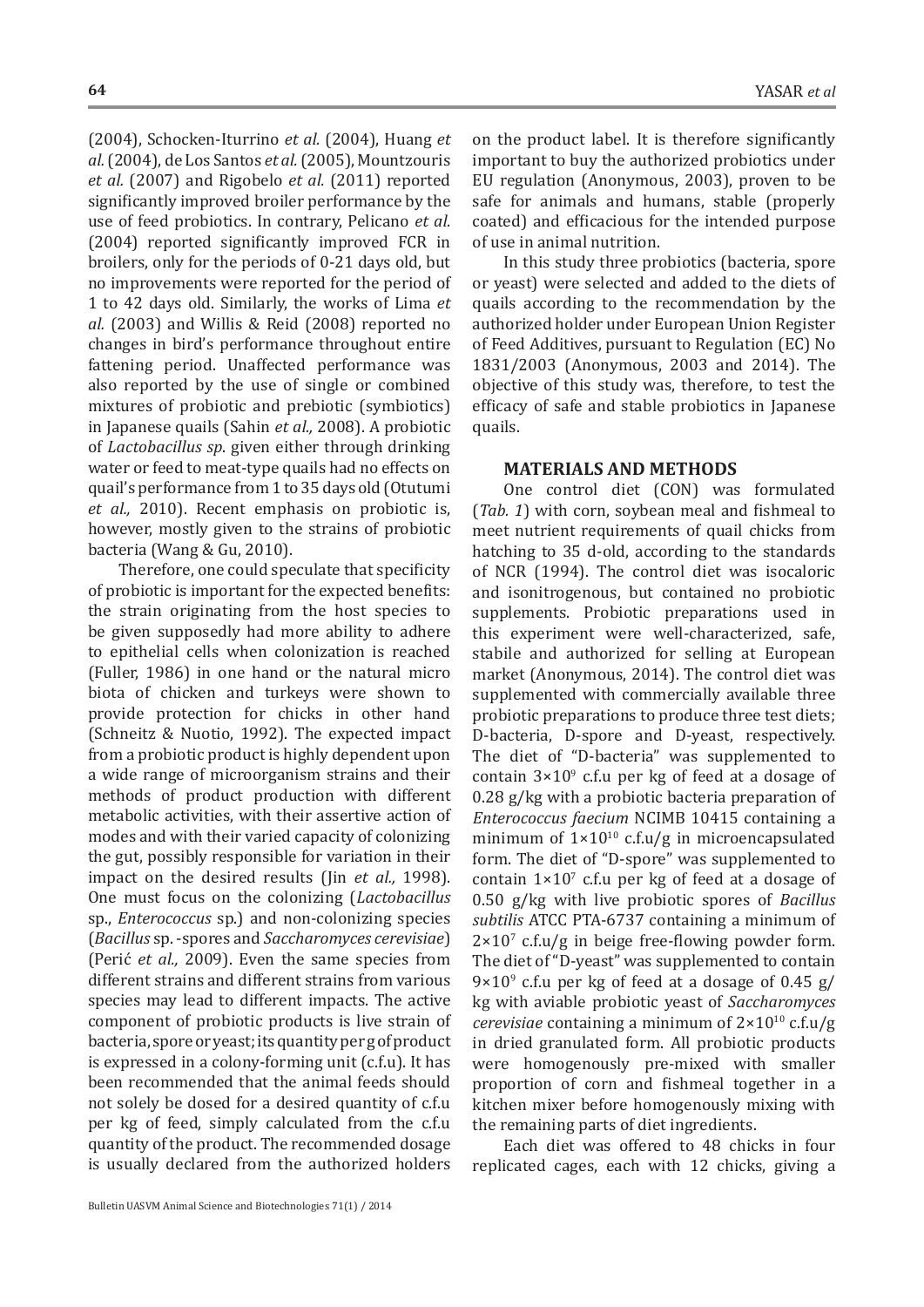| Table 1. Composition of quail diets (g.kg <sup>-1</sup> , as fed), formulated according to NRC (1994) |  |  |
|-------------------------------------------------------------------------------------------------------|--|--|
|-------------------------------------------------------------------------------------------------------|--|--|

| Formulation                                                                                                                                                                                                                                                                                                                                                                                                                                                                                                                                                                                                               | CON      |
|---------------------------------------------------------------------------------------------------------------------------------------------------------------------------------------------------------------------------------------------------------------------------------------------------------------------------------------------------------------------------------------------------------------------------------------------------------------------------------------------------------------------------------------------------------------------------------------------------------------------------|----------|
| Corn                                                                                                                                                                                                                                                                                                                                                                                                                                                                                                                                                                                                                      | 600      |
| Soya bean meal (48% CP)                                                                                                                                                                                                                                                                                                                                                                                                                                                                                                                                                                                                   | 303      |
| Fish meal (68% CP)                                                                                                                                                                                                                                                                                                                                                                                                                                                                                                                                                                                                        | 70       |
| Dicalciumphosphate                                                                                                                                                                                                                                                                                                                                                                                                                                                                                                                                                                                                        | 20       |
| Sodium chloride                                                                                                                                                                                                                                                                                                                                                                                                                                                                                                                                                                                                           | 3.5      |
| Vitamin and mineral premixture*                                                                                                                                                                                                                                                                                                                                                                                                                                                                                                                                                                                           | 3.5      |
| Total mixture, g/1000                                                                                                                                                                                                                                                                                                                                                                                                                                                                                                                                                                                                     | 1.000,00 |
| Nutrient composition, calculated                                                                                                                                                                                                                                                                                                                                                                                                                                                                                                                                                                                          |          |
| Dry matter (DM), g/kg                                                                                                                                                                                                                                                                                                                                                                                                                                                                                                                                                                                                     | 898,00   |
| Crude Protein (CP), g/kg                                                                                                                                                                                                                                                                                                                                                                                                                                                                                                                                                                                                  | 239.60   |
| Metabolisable energy (ME), MJ/kg                                                                                                                                                                                                                                                                                                                                                                                                                                                                                                                                                                                          | 12.25    |
| Calcium, $g/kg$                                                                                                                                                                                                                                                                                                                                                                                                                                                                                                                                                                                                           | 8.39     |
| Available Phosphorous, g/kg                                                                                                                                                                                                                                                                                                                                                                                                                                                                                                                                                                                               | 5.76     |
| Methionine + cystine, $g/kg$                                                                                                                                                                                                                                                                                                                                                                                                                                                                                                                                                                                              | 8.18     |
| Lysine, $g/kg$ ,                                                                                                                                                                                                                                                                                                                                                                                                                                                                                                                                                                                                          | 1.40     |
| Threonine, g/kg                                                                                                                                                                                                                                                                                                                                                                                                                                                                                                                                                                                                           | 9.37     |
| $\frac{1}{2}$ = 0.00 0.00 $\frac{1}{2}$ = 0.00 $\frac{1}{2}$ = 0.00 $\frac{1}{2}$ = 0.00 $\frac{1}{2}$ = 0.00 $\frac{1}{2}$ = 0.00 $\frac{1}{2}$ = 0.00 $\frac{1}{2}$ = 0.00 $\frac{1}{2}$ = 0.00 $\frac{1}{2}$ = 0.00 $\frac{1}{2}$ = 0.00 $\frac{1}{2}$ = 0.00 $\frac{1}{2}$ =<br>$\frac{1}{2}$ $\frac{1}{2}$ $\frac{1}{2}$ $\frac{1}{2}$ $\frac{1}{2}$ $\frac{1}{2}$ $\frac{1}{2}$ $\frac{1}{2}$ $\frac{1}{2}$ $\frac{1}{2}$ $\frac{1}{2}$ $\frac{1}{2}$ $\frac{1}{2}$ $\frac{1}{2}$ $\frac{1}{2}$ $\frac{1}{2}$ $\frac{1}{2}$ $\frac{1}{2}$ $\frac{1}{2}$ $\frac{1}{2}$ $\frac{1}{2}$ $\frac{1}{2}$<br>$\overline{a}$ |          |

**Note**:  $\text{Each kg of the premix contained: } 5000000 \text{ IU Vitamin A; } 750000 \text{ IU Vitamin B}<sub>3</sub>;$ 

 $25\,000$  mg Vitamin E; 2 000 mg Vitamin K<sub>3</sub>; 2 500 mg Vitamin B<sub>1</sub>; 5 000 mg Vitamin B2;

 $2\,500$  mg Vitamin B<sub>6</sub>; 30 000 mg Niasin; 10 000 mg calcium D-pantothenate; 1 000 mg Folic acid;

100 mg Biotine; 37 500 mg Manganese; 50 000 mg Iron; 40 000 mg Zinc; 7 500 mg Cupper;

250 mg Iodine; 100 mg Cobalt; 100 mg Selenium.

total number of 192 chicks. Two days-old chicks were weighed and randomly allocated to the cage groups with a similar body weights (mean  $\pm$ standard deviation of 11.8±0.4 g/chick). All chicks were reared in groups in electrically heated battery brooders with wire-mesh floor. All the groups were subjected to similar management practices (brooding, lighting, feeding and watering) throughout the experiment. Lighting regime was 24 h and brooding temperature gradually decreased from 34°C during the initial 7 days to 26°C by 21 days of age. Water and experimental diets were supplied *ad libitum* from day 2 to day 35. No vaccination was performed.

FI of birds in each group were recorded daily, but body weights (BW) were measured weekly intervals. Mortality and health inspection were monitored daily before and after feeding. FCR is calculated by dividing the amount of consumed feed by the WG at a specified interval of time. Dressing percentage is calculated dividing the carcass weight by live weight and multiplying by 100. The length and weight of total digestive organs were measured at the end of experiments for all birds. All data were analyzed to study the effect of dietary treatments using one-way analysis of variance, according to Snedecor and Cochran (1980). The treatment means for studied parameters found significant (P<0.05) in one-way analysis of variance were separated for significance comparisons using Duncan's multiple range test (Duncan, 1955) at the 1% and 0.5% of probability.

#### **RESULTS AND DISCUSSION**

There was an increasing tendency in FIs of the birds fed with the birds fed on D-yeast (*Tab. 2*). These birds significantly (P<0.05) consumed more feed at the age of 16, 30 and 37 days than the birds fed on CON, D-bacteria and D-spore, whose FI were almost similar throughout the fattening period.

The birds fed on the diets supplemented with bacteria (D-bacteria) and yeast (D-yeast) probiotics had numerically higher growth rate in terms of BW and WG than the birds fed on the diet with no probiotic and with spore probiotic (*Tab. 2*). Especially BW and GW of the birds fed on D-yeast were significantly (P<0.05) greater than that of birds on CON at the age of 9, 16 and 30 days, and than that of birds on D-spore at the age of 30 days.

FCR was significantly (P<0.05) improved in the birds of all probiotic diets (bacteria, spore and yeast), compared to the control bird group at the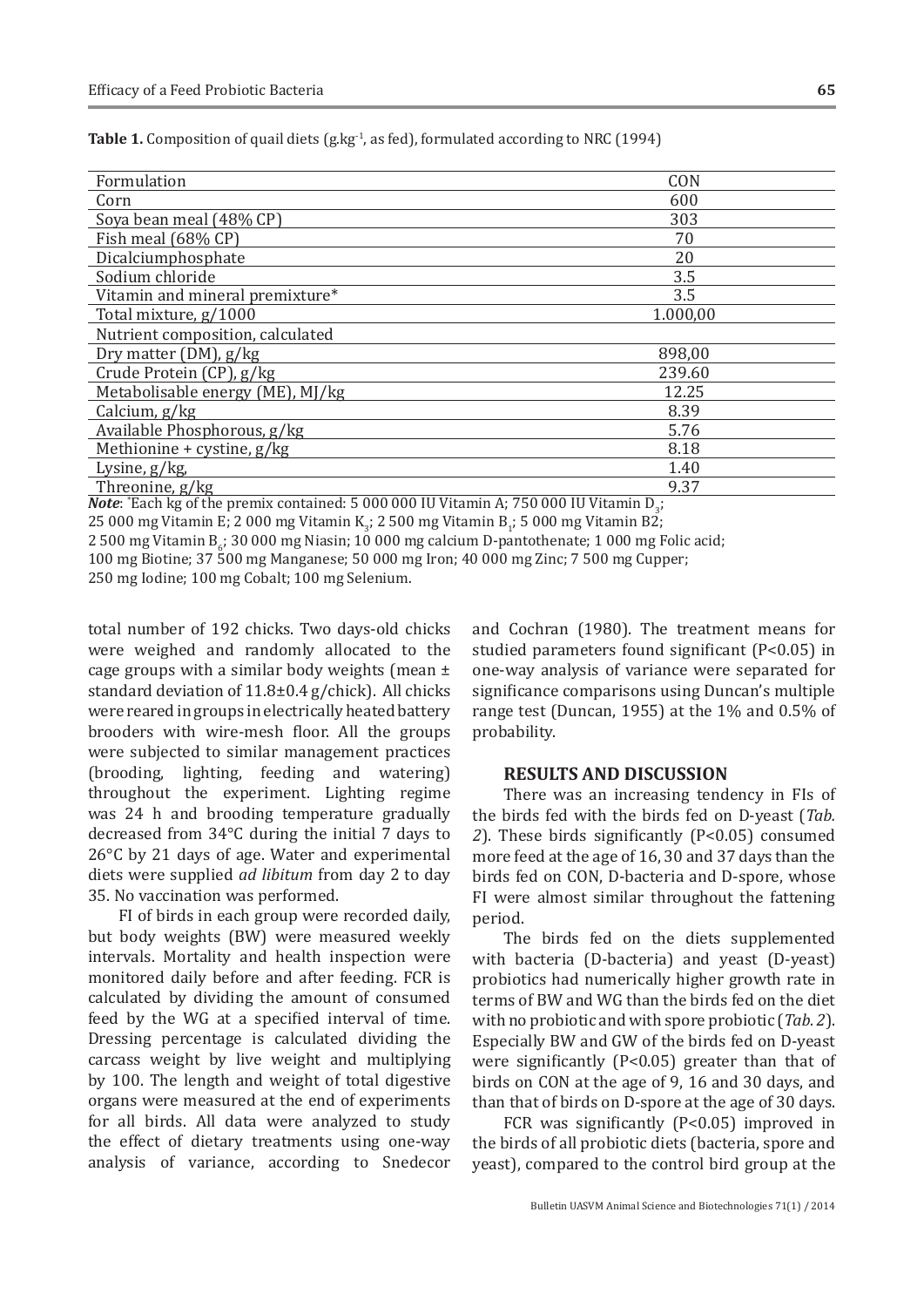|                                | $\overline{CON}$ | D-bacteria               | D-spore        | D-yeast        | $^{\ast}$ S.E.M            | $\overline{P}$ |
|--------------------------------|------------------|--------------------------|----------------|----------------|----------------------------|----------------|
| At 9 d-old                     |                  |                          |                |                |                            |                |
| $\overline{\ }^{\ast \ast }$ n | 48               | 48                       | 48             | 48             | $\overline{\phantom{a}}$ . | <b>NS</b>      |
| Initial BW at 2 day-old, g     | 12.0             | $12.0\,$                 | 11.7           | 11.8           | 0.4                        | 0.91           |
| FI, g                          | 39.4a            | 41.7a                    | 39.7a          | 44.5a          | 1.5                        | 0.134          |
| BW, g                          | 30.8a            | 34.4ab                   | 32.7ab         | 35.1b          | 1.2                        | 0.059          |
| WG, g                          | 18.2a            | 22.8ab                   | 21.4ab         | 23.1b          | 1.4                        | 0.052          |
| FCR                            | 2.16a            | 1.83b                    | 1.85b          | 1.92c          | 0.02                       | 0.060          |
| Number of dead bird            | 3                | 3                        | 3              | $\overline{4}$ |                            | <b>NS</b>      |
| At 16 d-old                    |                  |                          |                |                |                            |                |
| FI, g                          | 110.5ab          | 110.0ab                  | 106.7a         | 113.63b        | 2.7                        | 0.063          |
| BW, g                          | 67.7a            | 70.0ab                   | 68.8ab         | 72.2b          | 1.7                        | 0.061          |
| WG, g                          | 55.1a            | 57.9ab                   | 57.5ab         | 60.3b          | 1.6                        | 0.055          |
| FCR                            | 2.00a            | 1.89b                    | 1.85b          | 1.89b          | 0.04                       | 0.052          |
| Number of dead bird            | $\overline{4}$   | 3                        | 3              | 3              |                            | <b>NS</b>      |
| At 23 d-old                    |                  |                          |                |                |                            |                |
| FI, g                          | 194.5a           | 195.8a                   | 192.9a         | 197.6a         | 2.6                        | 0.651          |
| BW, g                          | 94.3a            | 97.2a                    | 98.3a          | 97.6a          | 2.1                        | 0.438          |
| WG, g                          | 81.6a            | 85.5a                    | 87.0a          | 85.7a          | 2.9                        | 0.605          |
| <b>FCR</b>                     | 2.38a            | 2.29a                    | 2.21a          | 2.30a          | 0.08                       | 0.620          |
| Number of dead bird            | $\mathbf{1}$     | $\overline{2}$           | $\overline{2}$ | $\mathbf{1}$   |                            | <b>NS</b>      |
| At 30 d-old                    |                  |                          |                |                |                            |                |
| FI, g                          | 292.3a           | 292.7a                   | 291.2a         | 300.6b         | 3.1                        | 0.001          |
| BW, g                          | 119.7a           | 122.9ab                  | 118.0a         | 126.8b         | 2.8                        | 0.047          |
| WG, g                          | 107.0a           | 111.3ab                  | 106.7a         | 114.8b         | 3.1                        | 0.055          |
| <b>FCR</b>                     | 2.73a            | 2.63a                    | 2.73a          | 2.62a          | 0.07                       | 0.400          |
| Number of dead bird            | $\omega$         | $\blacksquare$           | ÷,             |                |                            | <b>NS</b>      |
| At 37 d-old                    |                  |                          |                |                |                            |                |
| FI, g                          | 399.7a           | 398.3a                   | 394.6a         | 412.3b         | 4.1                        | 0.052          |
| Final BW, g                    | 139.1a           | 142.8a                   | 141.6a         | 143.7a         | 3.3                        | 0.390          |
| WG, g                          | 126.5a           | 131.1a                   | 130.3a         | 131.6a         | 3.9                        | 0.786          |
| <b>FCR</b>                     | 3.16a            | 3.04a                    | 3.03a          | 3.13a          | 0.09                       | 0.735          |
| Number of dead bird            | $\blacksquare$   | $\overline{\phantom{a}}$ |                |                |                            | <b>NS</b>      |

**Table 2.** FI, BW, WG and FCR of quails fed on experimental diets from 0 to 35 d-old

Note: \*S.E.M. refers to standard error of the means. \*\*n, refers to the number of total birds in the groups at day 0. a,b,c Mean values bearing different superscripts in the same row differ significantly (P<0.05). NS=Non-significant (P>0.05).

age of 9 and 16 days (*Tab. 2*). There was a more significant improvement in FCR with D-bacteria and D-spore at the age of 9 days. As the birds get older the differences in FCR between the control group and probiotic groups were not significant; all FCR were almost similar (*Tab. 2*).

No significant changes in the weight of carcasses and carcass yield were observed with the birds in this experiment (*Tab. 3*), except that the carcass yield was significantly (P<0.05) higher in the birds of D-bacteria, compared to all the birds in remaining groups. No significant changes were observed in the total weights and lengths

of digestive tract between the dietary treatments in this experiment. But, there is an increasing tendency in these parameters in the birds fed on the diets containing probiotics. Exceptionally there was a significant increase in the weight and length of digestive tract with the birds of D-spore group.

In this experiment, no significant changes were observed in FI of the birds fed on the diets of CON, D-bacteria and D-spore, whose BW and WG were not greatly differed from each other. In comparison to these groups of birds, BW, WG and FI of birds fed on the D-yeast were significantly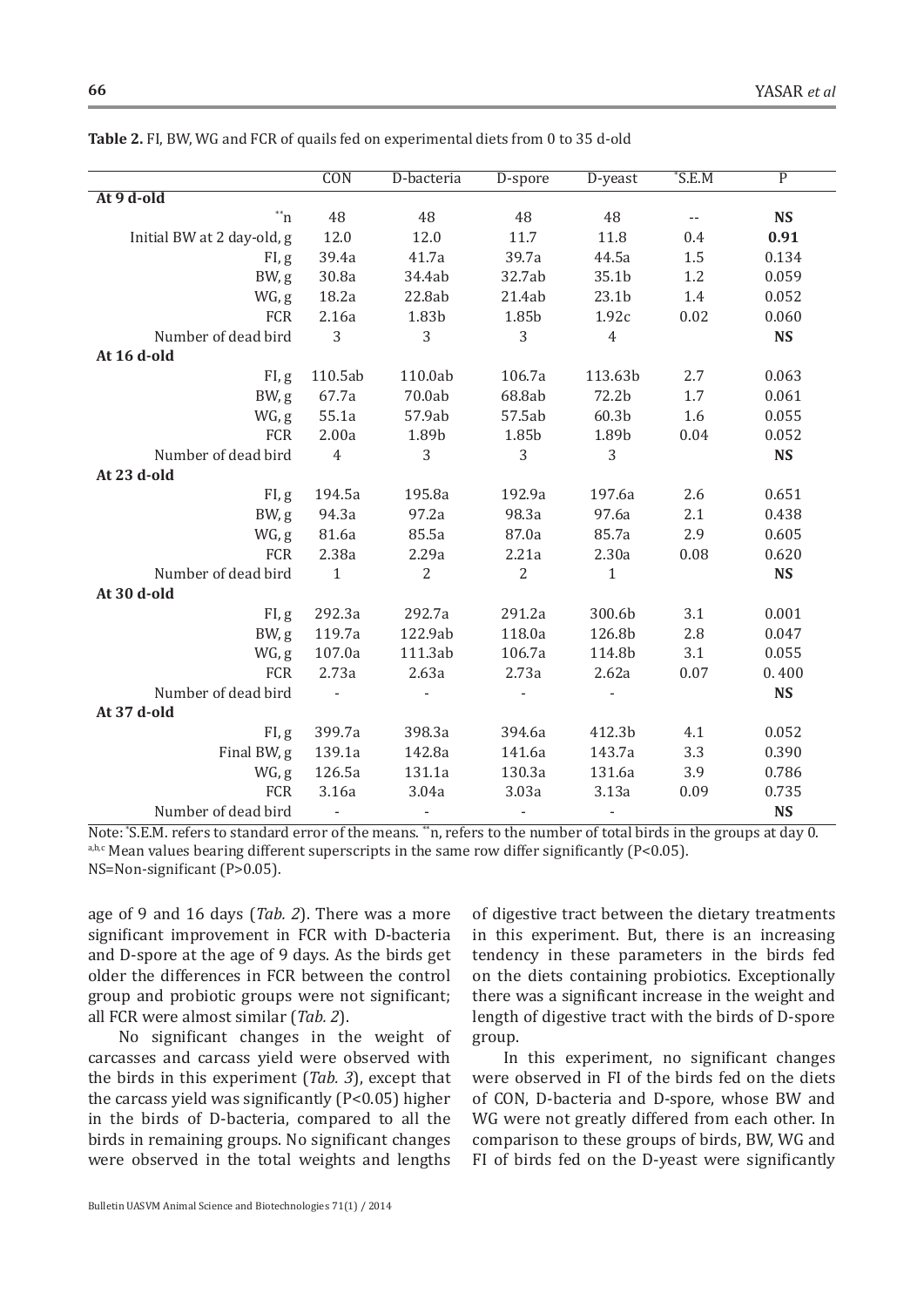Whole weight relative to BW, g<br>per 100 g/b

Length of whole digestive tract,

| blo-l                                |        |            |                   |         |                    |       |
|--------------------------------------|--------|------------|-------------------|---------|--------------------|-------|
|                                      | CON    | D-bacteria | D-spore           | D-veast | $\mathcal{S}$ .E.M |       |
| Live weight at $35-d$ old, $g/b$     | 139.1a | 142.8a     | 141.6a            | 143.7a  | 3.3                | 0.390 |
| Carcass weight, $g/b$                | 98.6a  | 102.1a     | 99.0a             | 100.6a  | 2.4                | 0.725 |
| Dressing percentage, %               | 70.8a  | 71.5b      | 69.9a             | 70.0a   | 0.02               | 0.052 |
| Whole digestive tract weight,<br>g/b | 17.6a  | 18.1a      | 24.3 <sub>h</sub> | 19.3a   | 1.5                | 0.037 |

**Table 3.** Carcass characteristics and development of digestive tract of the quails fed on experimental diets at 35 d-old

per 100 g/b 12.6a 12.7a 17.0b 13.4a 0.7 0,050

cm/b  $\frac{36}{248.0a}$  54.1a 66.8b 52.2a 3.8 0.024 *Note:* \*S.E.M. refers to standard error of the means.

a,b,c Mean values bearing different superscripts in the same row differ significantly (P<0.05).

increased. In general the change in FI was well reflected on the changes in BW and WG under the influence of dietary treatments. These results of unaffected FI and WG indicators, except the case of the D-yeast, were strongly agreed with previously reported results (Miles *et al.,* 1981; Cakir *et al*., 2008; Akinleye *et al*., 2008; Sahin *et al.,* 2008; Sarica *et al.,* 2009; Sahin *et al.,* 2011; Sharifi *et al.,* 2012). The same performance indicators (except in the case of FCR, discussed later) of animals were not greatly changed by the dietary supplementation of feed probiotics during the fattening period: Sarica *et al*. (2009) tested the efficacy of 13 novel feed additives in Japanese quails. They found no significant change in FI, WG and FCR with probiotic and prebiotic preparations. Miles *et al.* (1981) reported no significant differences existed in growth, feed efficiency or mortality when quails were fed with the feed added with a probiotic culture of *L. acidophifus* and other *Lactobacilli*, but mortality was high with the probiotic added feed. In the current study, no significant differences in the number of dead birds were seen between the dietary treatments. Sharifi *et al.* (2012) demonstrated no improvements in quail's performance with the diet of low or high protein content; both supplemented with a combination of the probiotic strain *Enterococcus faecium*, a prebiotic (derived from chicory), and immune modulating substances (derived from sea algae). These results were similar to that of Cakir *et al.* (2008) and Akinleye *et al.* (2008). FI and FCR did not differ between the diets supplemented with and without probiotics (Sharifi *et al.,* 2012; Sahin *et al.,* 2008) in quails. Sahin *et al.* (2011) reported that FI, BW, WG and FCR of quails during the entire

fattening period did not significantly affected by the use of a yeast probiotic, whereas the birds of yeast probiotic numerically had higher WG and FI, compared to the birds on non yeast diet. The later results were also observed with the yeast in this study.

 All these results revealed the fact that overall bird's performances were not significantly affected by the dietary supplementation of probiotic feed additives in poultry species. However, there were significant influence of probiotic feed additives in certain periods, especially in early growing phases, similar to the present results with improved FCR with all probiotic treatments, and with increased FI and improved FCR and BW with the D-yeast treatment both in young and old ages.

In this study, the improved FCR with all probiotic products at early ages (day 9 and day 16), and that of increased FI, FCR and WG with D-yeast (except at the age of 23 and 37 days) were strongly supported by previously reported results: Pelicano *et al.* (2004) clearly showed that supplementation of diets with bacteria, spore or yeast probiotics significantly improved FCR of broiler aged at 14 d-old, whereas no improvements were observed during the entire fattening period (0-42 d-old). Tortuero (1973) reported an increase in growth rate in chicks given a *Lactobacillus acidophilus* culture in drinking water for 11 days from hatching. Similar results were also reported in the work of Jin *et al.* (1998) with an exception of the improved growth rate in the birds of yeast probiotic by the age of 28 day. Broilers fed on the diets containing a probiotic of *Enterococcus faecium NCIMB 10415* with or without dried whey product exhibited significantly greater WG and FCR from day 1 to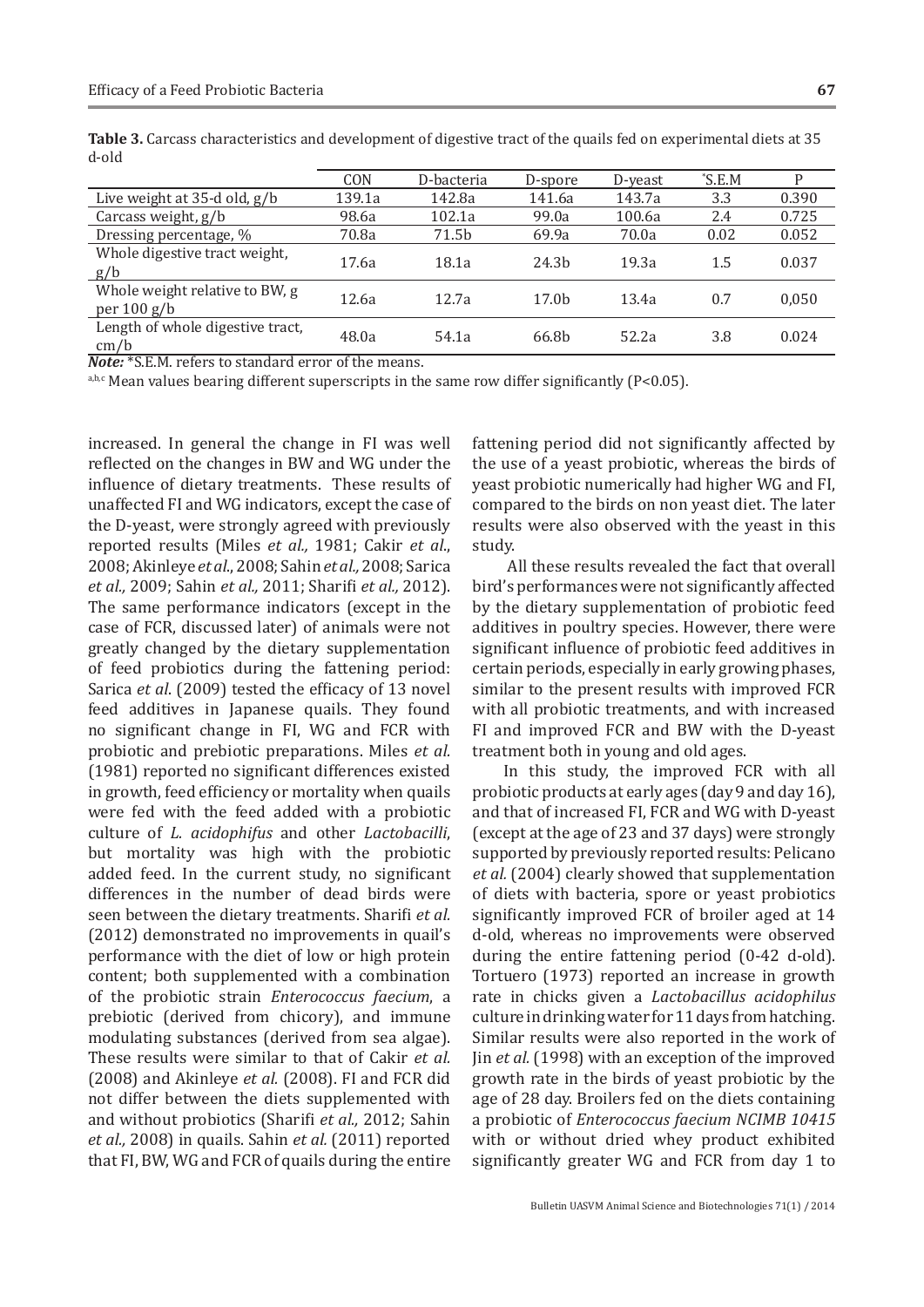day 21 (Samli *et al.,* 2007). A positive effect at 21 d-old on growth and FCR in broilers was obtained in the broilers fed on the diet with yeast products and/or hops (Sacakli *et al.,* 2011). This clearly indicated the fact that all types of probiotics including bacteria, spores and yeasts somehow work well enough to induce markedly favorable changes in animal performance from hatching to 21 days old in poultry species (broiler and quail). Unexpectedly, the enhanced performance was not repeated at the age of 30 days, with the yeast probiotic. It was more recently shown that the diet supplemented with 2 g/kg probiotic products of a 1.0×1010 viable spores/g of *Bacillus*  subtilis endospores and 1.0×10<sup>9</sup> viable spores/g of *Clostridium butyricum* increased BWG and FI throughout the experimental periods in broilers, but the effect was low with the diet of high content of crude protein (Chen *et al.,* 2013).

One could speculate the variations in animal performance by probiotic bacteria, spores and yeast were dependent on large variability of their persistence in the gut and in their stability in feed as well as lack of verification of their viability and definition of origin (Simon *et al.,* 2001; Siriken *et al.,* 2003; Huyghebaert *et al.,* 2011). This reasoning seems to be true because commercially available probiotic products are obtained from a wide range of microorganism strains; their metabolic activities, action modes and capacity of colonizing the gut are markedly different (Jin *et al.,* 1998). It would be easy and logical to compare and evaluate each of commercial probiotics within its purpose of usage in animal nutrition. In this experiment, all the probiotic products used lead to significantly improved performance in early ages. Of the probiotics the yeast probiotic continued its beneficial action on performance at old ages, while the bacteria and spore probiotic did not work. Thus they act differently in animal models with or without affecting the animal performance indicators. Therefore, it would not be a realistic approach to expect significant improvements in animal performance from the use of probiotics because they may exert some beneficial effects on the digestive tract (Santoso *et al.,* 1995; Stavric and Kornegay, 1995; Samli *et al.,* 2007).

Sahin *et al.* (2011) did not observe a change in the carcass yield of quails fed with the diet supplemented with yeast probiotic; similar with probiotic and prebiotic preparations used in broiler (Eren *et al.,* 1999; Sacakli *et al.,* 2011) and in quails (Akinleye *et al.,* 2008; Sahin *et al.,* 2008; Sharifi *et al.,* 2012). This is somehow found similar to the carcass yield data in the present study, except with the case of birds fed on D-bacteria probiotic. In this experiment the weight and length of digestive tract did not significantly differ amongst the dietary treatments, except that the birds on D-spore had longer and heavier digestive tract than the birds on other groups. This showed that this type of specific probiotics works better on the development of digestive tract, similar to the work of Samli *et al.* (2007)*.*

#### **CONCLUSION**

It can be therefore concluded that each of the probiotics tested in this study improved animal performance from 1 to 21 d-old age; the probiotic yeast product significantly enhanced the animal performance during overall fattening period.

*Acknowledgements.* The authors thank to Professor Sedat AKTAN, the head of Animal Science department for his support and his recommendations for rearing and husbandry conditions during animal trials. We are grateful for the funding agency as this research study is financed under a project "3546-YL2-13" by the BAP (the unit for scientific research Project) of Suleyman Demirel University, Isparta Turkey.

#### **REFERENCES**

- 1. Akinleye, S.B., E.A. Iyayi and K.D. Afolabi (2008). The performance, haematology and carcass traits of broilers as affected by diets supplemented with or without biomin a natural growth promoter. World J. Agric. Sci. 4:467- 470.
- 2. Anonymous (2003). Regulation (EC) No 1831/2003 of the European Parliament and of the Council of 22 September 2003 on additives for use in animal nutrition. Official Journal of the European Union, 18.10.2003, L 268/29.
- 3. Anonymous (2014). European Union Register of Feed Additives. Edition 179. Appendixes 3e, 4 -06.01.2014 http://ec.europa.eu/food/food/animalnutrition/ feedadditives/legisl\_en.htm
- 4. Cakir, S., M. Midilli, H. Erol, N. Simsek, M. Cinar, A. Altintas, H. Alp, L. Altintas, O. Cengiz and A. Antalyali (2008). Use of combined probiotic-prebiotic, organic acid and avilamycin in diets of Japanese quails. Rev. Med. Vet. Toulouse, 159: 565-569.
- 5. Chen, W., J.P. Wang, L. Yan and Y.Q. Huang (2013). Evaluation of probiotics in diets with different nutrient densities on growth performance, blood characteristics,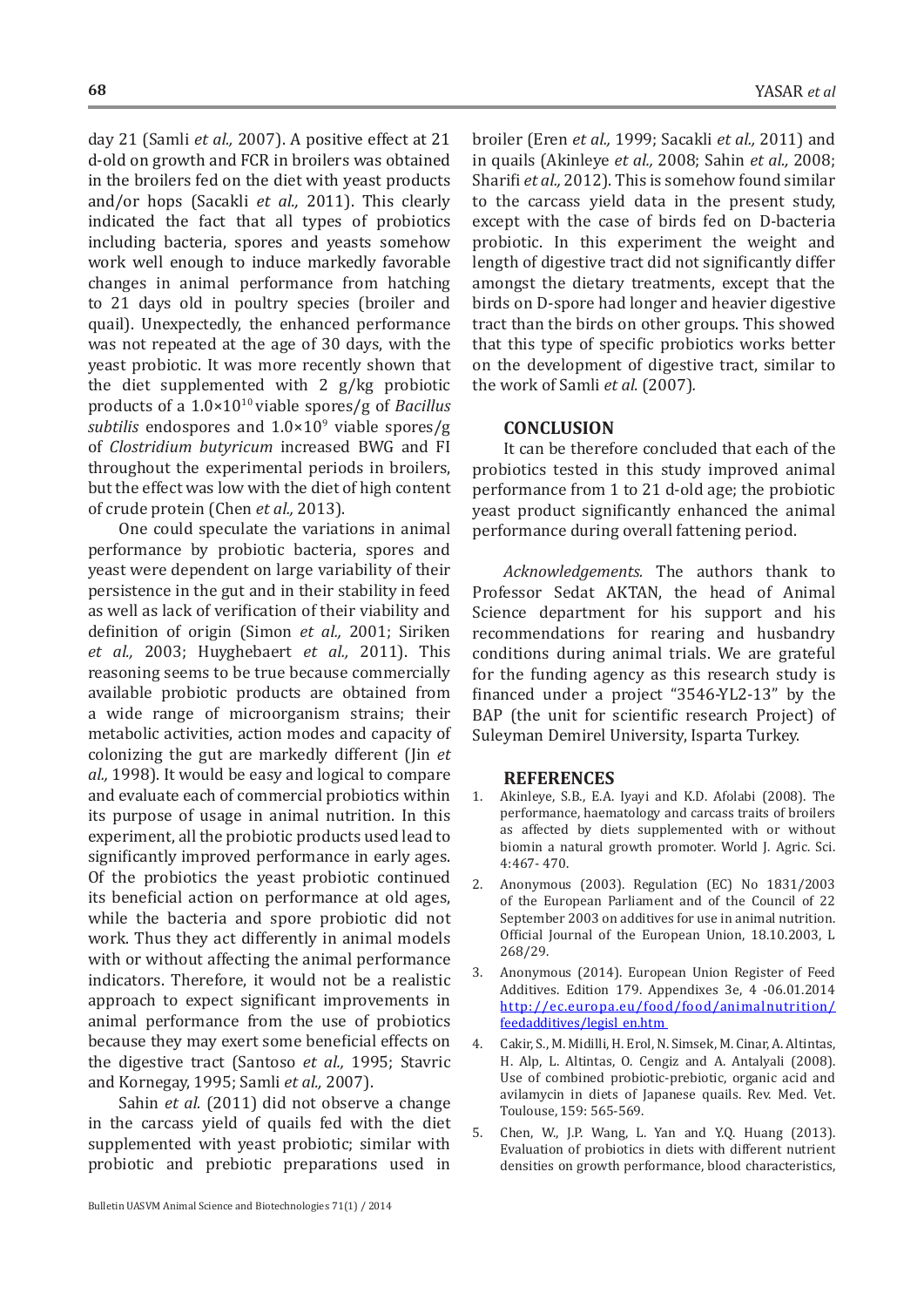relative organ weight and breast meat characteristics in broilers. British Poultry Science. 54(5): 635-641.

- 6. Duncan, D.B. (1955). Multiple range and multiple F tests. Biometrics. 11:1-42.
- 7. Eren, M., G. Deniz, H. Biricik, S.S. Gezen, I.I. Turkmen and H.M. Yavuz (1999). Broyler yemlerine zink basitrasin, probiyotik ve mannan oligosakkaritleri katkısının besi performansı üzerine etkileri (in Turkish). Uludağ Univ Vet Fak Derg. 3(18): 73-85.
- 8. Fuller, R. (1986). Probiotics. Journal of Applied Bacteriology, *Symposium Supplement*, 1S-7S,601, 160- 218.
- 9. Fuller, R. (1995). Probiotics, their development and use. In: Old Herborn University Seminar Monograph 8, D. Van der Waaji, P.J. Heidt, V.C. Rusch, (Eds.), 18Herborn-Dill, Institute for Microbiology and Biochemistry.
- 10. Gil, De L., J.R. Santos, O.B. Storch and C. Gil-Turnes (2005). *Bacillus cereus Var. Toyoii* and *Saccharomyces boulardii* increased feed efficiency in broilers infected with *Salmonella Enteritidis*. British Poultry Science. 464:494- 497.
- 11. Huang, M.K., Y.J. Choi, R. Houde, J.W. Lee, B. Lee and X. Zhao (2004). Effects of *Lactobacilli* and an acidophilic fungus on the production performance and immune responses in broiler chickens. Poultry Science. 835: 788- 795.
- 12. Huyghebaert, G., R. Ducatelle and F. Van Immerseel (2011). An update on alternatives to antimicrobial growth promoters for broilers. The Veterinary Journal. 1872: 18-21.
- 13. Jin, L.Z., Y.W. Ho, N. Abdullah and S. Jalaludin (1998). Growth performance, intestinal microbial populations, and serum cholesterol of broilers fed diets containing *Lactobacillus* cultures. Poultry Science. 779: 1259-1265.
- 14. Kabir, S.M.L., M.M. Rahman, M.B. Rahman and S.U. Ahmed (2004). The dynamic of probiotics on growth performance and immune response in broiler. International Journal of Poultry Science. 35: 361-364.
- 15. Kalavathy, R., N. Abdullah, S. Jalaludin and Y.W. Ho (2003). Effects of Lactobacillus cultures on growth performance, abdominal fat deposition, serum lipids and weight of organs of broiler chickens. British Poultry Science. 44(N.1): 139-144.
- 16. Lima, A.C.F., J.M. Pizauro, M. Júnior Macari and E.B. Malheiros (2003). Efeito do uso de probiótico sobre o desempenho e atividade de enzimas digestivas de frangos de corte. Revista Brasileira de Zootecnia. 321: 200-207.
- 17. Miles, R.D., H.R. Wilson, A.S. Arafa, E.C. Coligado and D.R. Ingram (1981). The performance of Bobwhite quail fed diets containing lactobacillus. Poult. Sci. 60: 894-896.
- 18. Mountzouris, K.C., P. Tsirtsikos, E. Kalamara, S. Nitsch, G. Schatzmayr and K. Fegeros (2007). Evaluation of the efficacy of a probiotic containing *Lactobacillus, Bifidobacterium, Enterococcus,* and *Pediococcus* strains in promoting broiler performance and modulating caecal microflora composition and metabolic activities. Poultry Science. 862: 309-317.
- 19. NRC, National Research Council. (1994). Nutrient Requirements of Poultry. 9th Rev. Ed. NAS-NRC, Washington, D.C.
- 20. Otutumi, L.K., A.C. Furlan, E.N. Martins, C.V. Nakamura, E.R.M. Garcia and P.V. Loose (2010). Diferentes vias de administração de probiótico sobre o desempenho, o rendimento de carcaça e a população microbiana do intestino delgado de codornas de corte. Revista Brasileira de Zootecnia. 391: 158-164.
- 21. Patterson, J.A. and K.M. Burkholder (2003). Application of prebiotics and probiotics in poultry production. Poultry Science. 824: 627-631.
- 22. Pelicano, E.R.L., P.A. Souza, H.B.A. Souza, F.R. Leonel, N.M.B.L. Zeola and M.M. Bonago (2004). Productive Traits of Broiler Chickens Fed Diets Containing Different Growth Promoters. Brazilian Journal of Poultry Science. 63: 177-182.
- 23. Perić, L., D. Žikić and M. Lukić (2009). Aplication of alternative growth promoters in broiler production. Biotechnology in Animal Husbandry. 25: 387-397.
- 24. Rigobelo, E.C., R.P. Maluta and F.A. Ávila (2011). Desempenho de frangos de corte suplementados com probiótico. Ars Veterinaria, Jaboticabal. 272: 111-115.
- 25. Sacakli, P., A. Ergun, B.H. Koksal, A.G. Bayraktaroglu and O. Sizmaz (2011). Effects of diets supplemented with yeast (*Saccharomyces cerevisiae*) products or/and hops (*Humulus iupulus*) on growth performance and intestinal morphology in broilers. Revue Méd. Vét. 162(11): 531- 537.
- 26. Sahin, T., D.A. Elmali, I. Kaya, M. Sari and O. Kaya (2011). The Effect of Single and Combined Use of Probiotic and Humate in Quail (Coturnix coturnix Japonica) Diet on Fatttening Performance and Carcass Parameters. Kafkas Univ Vet Fak Derg. 17(1): 1-5.
- 27. Sahin, T., I. Kaya, Y. Unal and D.A. Elmali (2008). Dietary supplementation of probiotic and prebiotic combination (combiotics) on performance, carcass quality and blood parameters in growing quails. Journal of Animal and Veterinary Advances. 711: 1370-1373.
- 28. Samli, H.E., N. Senkoylu, F. Koc, M. Kanter and A. Agma (2007). Effects of *Enterococcu faecium* and dried whey on broiler performance, gut histomorphology and microbiota. Arch. Anim.Nutr. 61: 42-49.
- 29. Santoso, U., K. Tanaka and S. Ohtani (1995). Effect of dried *Bacillus subtilis* culture on growth, body composition and hepatic lipogenic enzyme activity in female broiler chicks. British Journal of Nutrition. 744: 523-529.
- 30. Sarica, S., M. Corduk, G.F. Yarim, G. Yenisehirli and U. Karatas (2009). Effects of novel feed additives in wheat based diets on performance, carcass and intestinal tract characteristics of quail. South African Journal of Animal Science. 39(2): 144-157.
- 31. Schneitz, C. and L. Nuotio (1992). Efficacy of different microbial preparations for controlling Salmonella colonization in chicks and turkey poults by competitive exclusion. British Poultry Science. 331: 207-211.
- 32. Schocken-Iturrino, R.P., T. Urbano, K.V.P. Trovó, N.G.Tremiliosi, A.A. Medeiros, M. Ishi, A.C. Paulillo and A.P.M. Carneiro (2004). The use of probiotics for poultry: